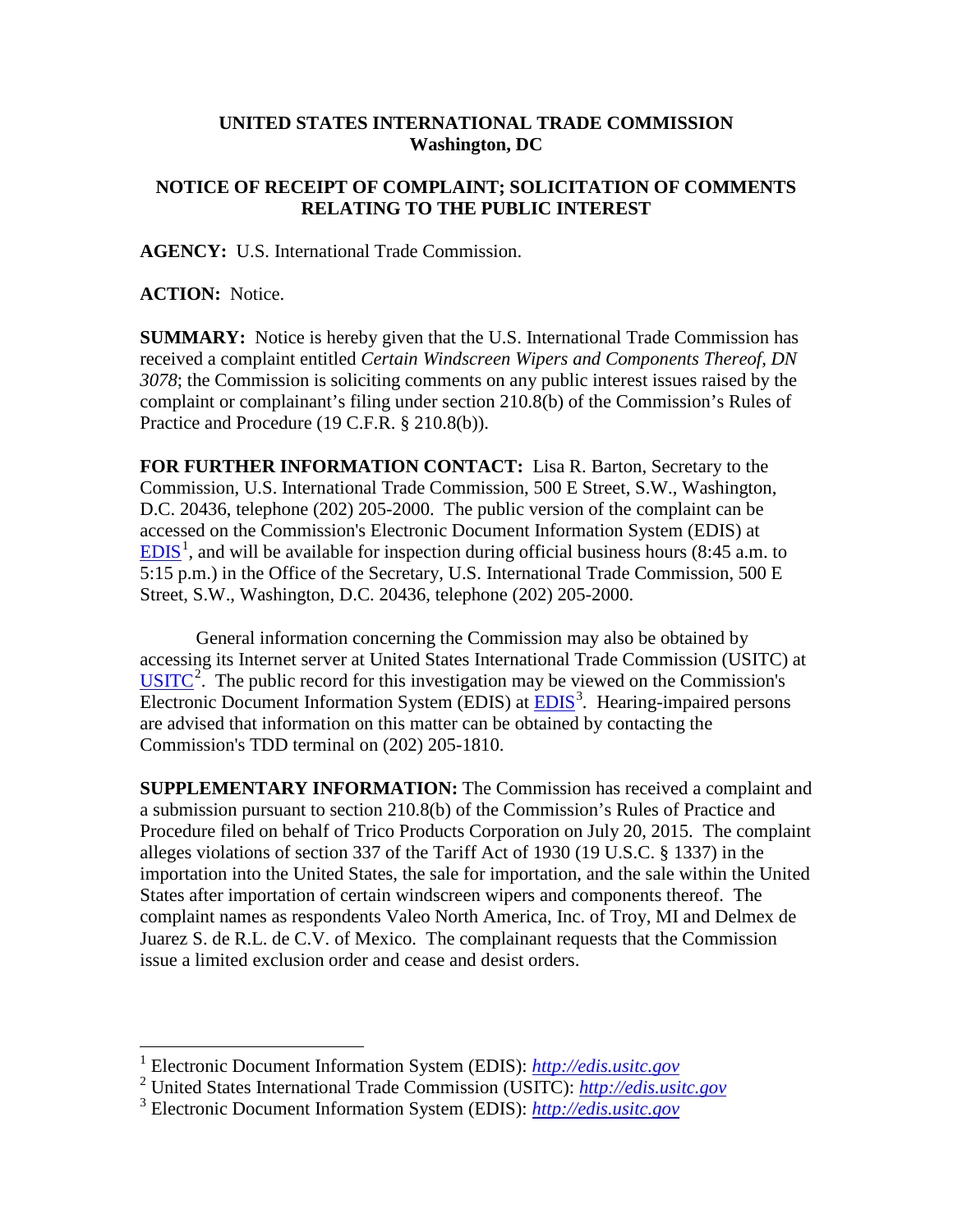Proposed respondents, other interested parties, and members of the public are invited to file comments, not to exceed five (5) pages in length, inclusive of attachments, on any public interest issues raised by the complaint or section 210.8(b) filing. Comments should address whether issuance of the relief specifically requested by the complainant in this investigation would affect the public health and welfare in the United States, competitive conditions in the United States economy, the production of like or directly competitive articles in the United States, or United States consumers.

In particular, the Commission is interested in comments that:

- (i) explain how the articles potentially subject to the requested remedial orders are used in the United States;
- (ii) identify any public health, safety, or welfare concerns in the United States relating to the requested remedial orders;
- (iii) identify like or directly competitive articles that complainant, its licensees, or third parties make in the United States which could replace the subject articles if they were to be excluded;
- (iv) indicate whether complainant, complainant's licensees, and/or third party suppliers have the capacity to replace the volume of articles potentially subject to the requested exclusion order and/or a cease and desist order within a commercially reasonable time; and
- (v) explain how the requested remedial orders would impact United States consumers.

Written submissions must be filed no later than by close of business, eight calendar days after the date of publication of this notice in the *Federal Register*. There will be further opportunities for comment on the public interest after the issuance of any final initial determination in this investigation.

Persons filing written submissions must file the original document electronically on or before the deadlines stated above and submit 8 true paper copies to the Office of the Secretary by noon the next day pursuant to section 210.4(f) of the Commission's Rules of Practice and Procedure (19 C.F.R. § 210.4(f)). Submissions should refer to the docket number ("Docket No. 3078") in a prominent place on the cover page and/or the first page. (*See* Handbook for [Electronic Filing Procedures](http://www.usitc.gov/secretary/fed_reg_notices/rules/handbook_on_electronic_filing.pdf), *Electronic Filing Procedures*<sup>[4](#page-1-0)</sup>). Persons with questions regarding filing should contact the Secretary (202-205-2000).

Any person desiring to submit a document to the Commission in confidence must request confidential treatment. All such requests should be directed to the Secretary to

 $\overline{a}$ 

<span id="page-1-0"></span><sup>4</sup> Handbook for Electronic Filing Procedures:

http://www.usitc.gov/secretary/fed\_reg\_notices/rules/handbook\_on\_electronic\_filing.pdf